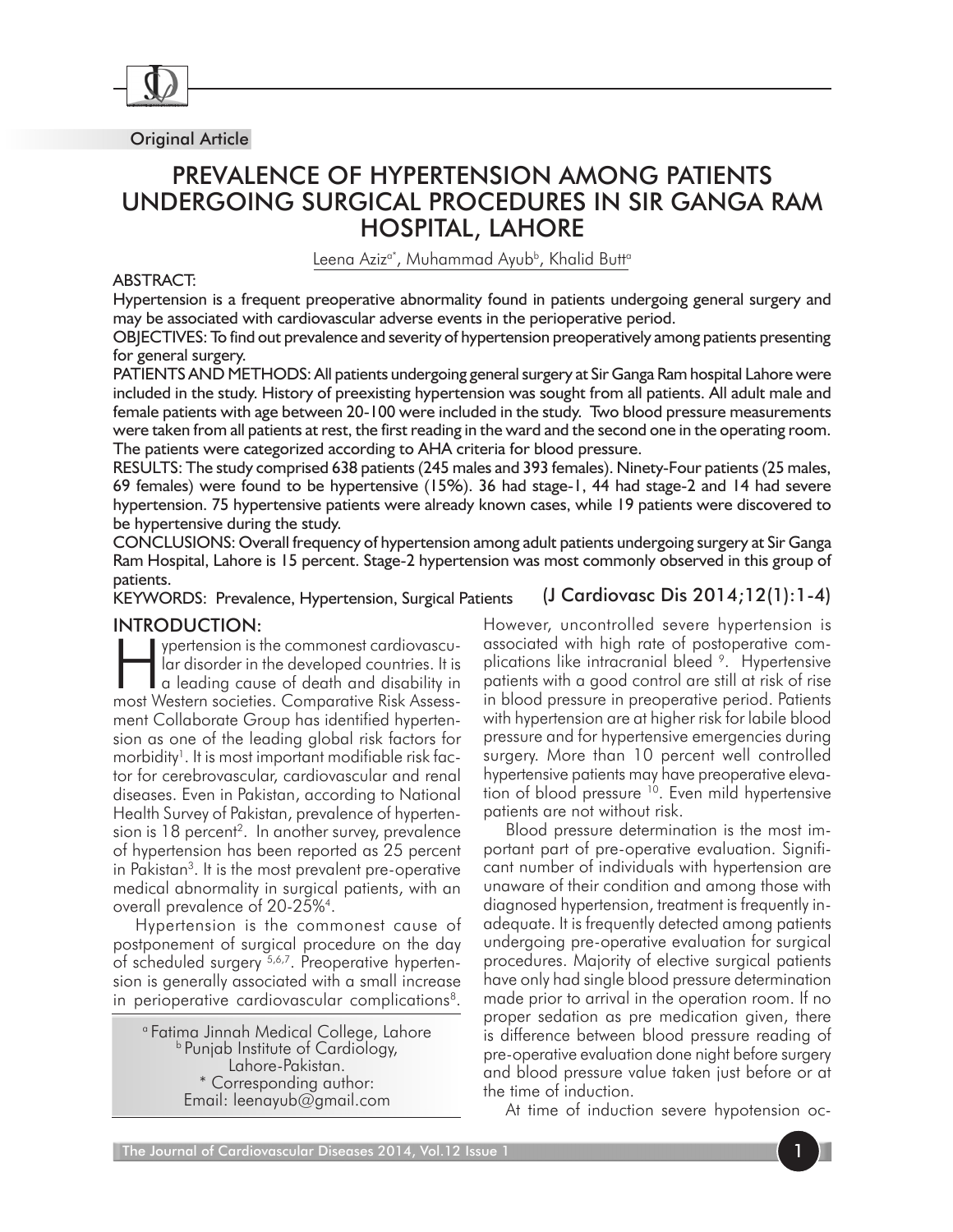

curs, which could be sometimes dangerous and then after surgical stimulus, severe hypertension occurs which sometimes remain static despite antihypertensive medication. Even if patient's blood pressure remains controlled during the procedure, hypertensive episode can occur again at the time of extubation.

# Aims and Objectives:

 To determine the frequency and severity of hypertension in patients coming to anesthesia department for surgery at Sir Ganga Ram Hospital, Lahore.

# Patients and Methods:

This study was conducted between January 2013 to April 2013 in Department of Anesthesiology, Sir Ganga Ram Hospital Lahore. Sir Ganga Ram Hospital is tertiary care teaching hospital affiliated with Fatima Jinnah Medical College, Lahore. This cross sectional observational study was carried out among patients undergoing various elective procedures under general anesthesia and subarachnoid spinal block. An approval from hospital ethical committee was obtained.

Both male and female patients between 20 and 100 years were included in the study. The patients were examined pre-operatively. Blood pressure was measured day before surgery in the evening with the use of sphygmomanometer. All the readings were made while patients at rest. All cases with known and undiagnosed hypertension were included in the study.

The patients' hypertension was categorized according to the grading scale of American Society of Hypertension, International Society of Hypertension Guidelines and 2013 ESH/ESC Practice Guidelines for the Management of Arterial Hypertension (table 1). The patients were also asked about the use of regular medication in known cases of hypertension. Statistical analysis of data was done by using statistical package for social science. (SPSS-16).

## Results:

The study population was comprised of 638 patients (245 males, 393 females) (Figure 1, Table 2). The age range was 20 to 83 years (mean 38). Out

|  |  |  |  | Table 1: Classification of Hypertension <sup>11,12</sup> |
|--|--|--|--|----------------------------------------------------------|
|--|--|--|--|----------------------------------------------------------|

|                             |         | Category of Blood Systolic Blood Pressure Diastolic Blood Pressure |
|-----------------------------|---------|--------------------------------------------------------------------|
| <b>Pressure</b>             | (mmHg)  | (mmHg)                                                             |
| <b>Normal</b>               | < 120   | <80                                                                |
| Prehypertension             | 120-139 | 80-89                                                              |
| <b>Stage I Hypertension</b> | 140-159 | $90 - 99$                                                          |
| Stage II Hyperten-<br>sion  | 160-179 | 100-109                                                            |
| <b>Severe Hypertension</b>  | >180    | >110                                                               |

of 638 patients, 94(15%) patients were found to be hypertensive (25 males, 69 females) (Figure 2). Prevalence of hypertension was 25/245 (10.2%) among male patients while it was 69/393 (17.56%) in female patients. Out of 94 hypertensive patients, 62 were already known cases and receiving treatment for that. Another 13 patients were also known cases of hypertension but not taking any treatment for that. Nineteen patients were found to be hypertensive for the first time (Figure 3, Table 3). Hypertensive patients were receiving angiotensin

Table 2: Frequency of patients coming for surgery regarding sex, age and hypertension.

| Variables    |        | Frequency(%) |
|--------------|--------|--------------|
| Gender       | Male   | 245(38.4%)   |
|              | Female | 393(61.6%)   |
| Age          |        | $38 + 3.55$  |
| Hypertension |        | 94(15%)      |

Table 3: Frequency of hypertensive patients coming for surgery regarding sex, treatment and antihypertensive agent

| Variables        |                                | <b>Hypertension patients</b> |
|------------------|--------------------------------|------------------------------|
| Gender           | Male                           | 25(26.59%)                   |
|                  | Female                         | 69(73.41%)                   |
| <b>Diagnosis</b> | on treatment                   | 62                           |
|                  | Not taking medicine            | 13                           |
|                  | Undiagnosed                    | 19                           |
| <b>Medicine</b>  | <b>ACE Inhibitor</b>           | 34                           |
|                  | <b>Beta blokers</b>            | 24                           |
|                  | <b>Calcium Channel Blokers</b> | 14                           |
|                  | <b>ARBs</b>                    | 5                            |
|                  | <b>Not treatment</b>           | 13                           |

converting enzyme (ACE) inhibitors, beta-blockers, calcium channel blockers, angiotensin receptor blockers (ARBs) or no treatment for hypertension (Figure 4). 73% belonged to systolic hypertension and 70% belonged to diastolic hypertension of stage-I and Stage – II combined. Out of stage-I and Stage- II hypertension, Stage II hypertension is more common than Stage-I. Stage-I hypertension was seen in 36 patients, stage-II in 44 and severe Hypertension in 14 patients (figure 5)

### Discussion:

The presence of stage-I and stage-II preop-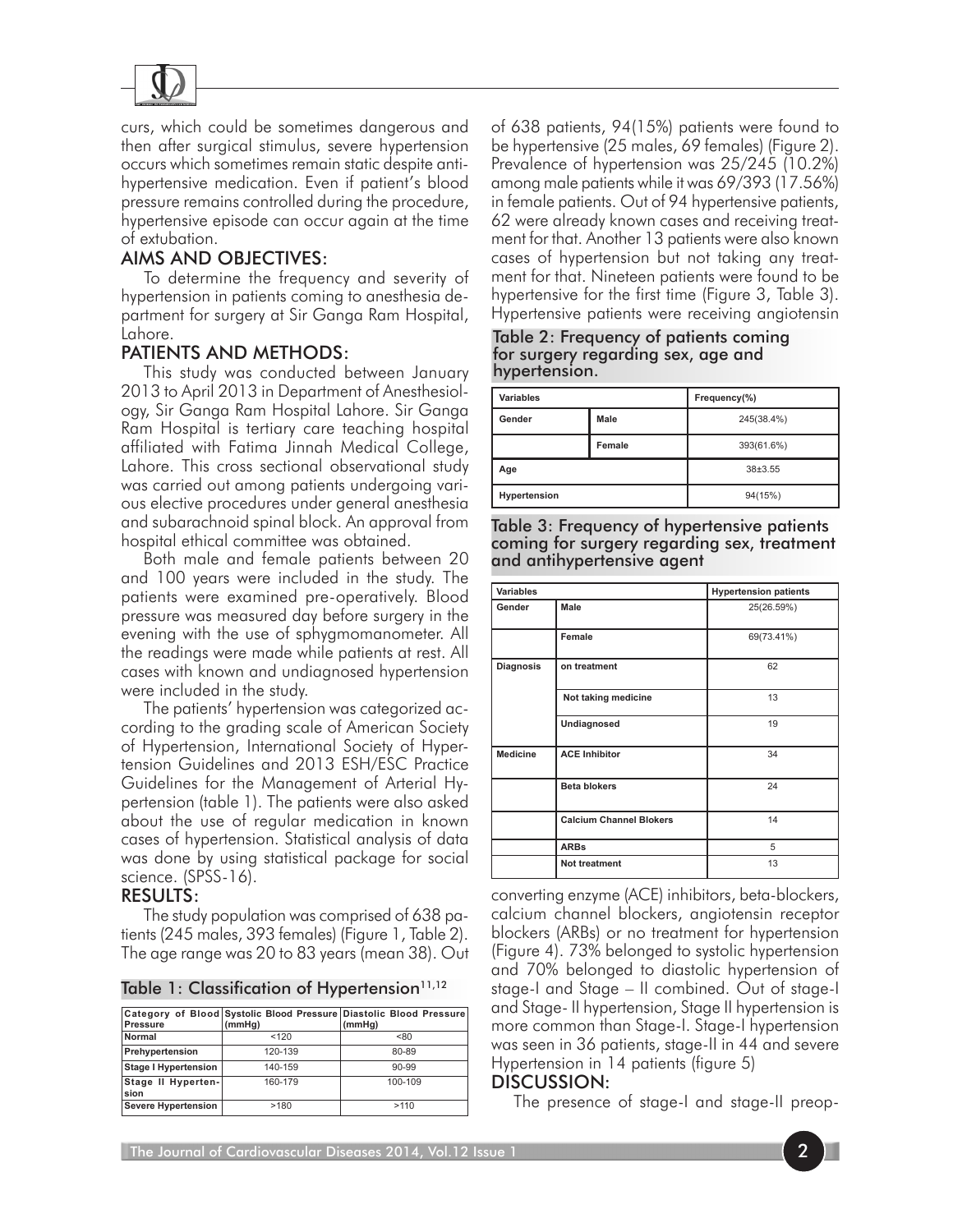

Figure 1: Sex distribution in the study.



Figure 2. Hypertension among males and females



Figure 3. Distribution of hypertensive patients







erative hypertension is generally considered safe for proceeding for surgery<sup>13</sup>. However, there are concerns regarding safety of patients with severe hypertension, as it may be associated with higher risk of complications in perioperative period<sup>9</sup>. Severe hypertension (>180/110) requires immediate





treatment. However, there has been no proven advantage of postponing surgery in patients with severe hypertension<sup>14</sup>. It is generally wise to postpone surgery only in patients with blood pressure> 180/110 mmHg15.

Different studies have reported different prevalence rates in preoperative period. In our study, prevalence of hypertension among preoperative patients was found to be 15 percent.Sapkota et. al. showed prevelance of hypertension around  $10\%$  in their study<sup>16</sup>. The difference in the prevalence of hypertension may be due to differences in the sex distribution of patients. In contrast to our study, there were more males than females in their study (65% males, 35% females). Whereas in our study, there were more females than males 38.4% males 61.6% females. Hypertension was present in 17.56% of female patients and 10.2% of male patients in our study. The differences in the results of our study and that of Sapkota et al may be due to differences in the sex distribution of the patients between two studies.

The prevalence of hypertension also varies with the age of study population. According to Pakistan National Health Survey, the prevalence of hypertension varied from less than 10% in 18-19 years to greater than 60% in over 70 years in males. Similar trend was seen among females where it increases from less than 5% at 18-19 years to a peak of 70% in 60 - 69 years age. The prevalence of hypertension increases steeply with the age of population<sup>17,18</sup>. Marked differences have been noted in different ethnic groups within Pakistan. Among Punjabis, prevalence of 17.3 percent among males and 16.4 per cent among females has been reported<sup>19</sup>. Different prevalence figures have been reported among patients undergoing surgery. Jonas JB et al. reported a prevalence of 22.1 percent among patients aged >30 years undergoing ophthalmic surgery in India<sup>20</sup>. The age